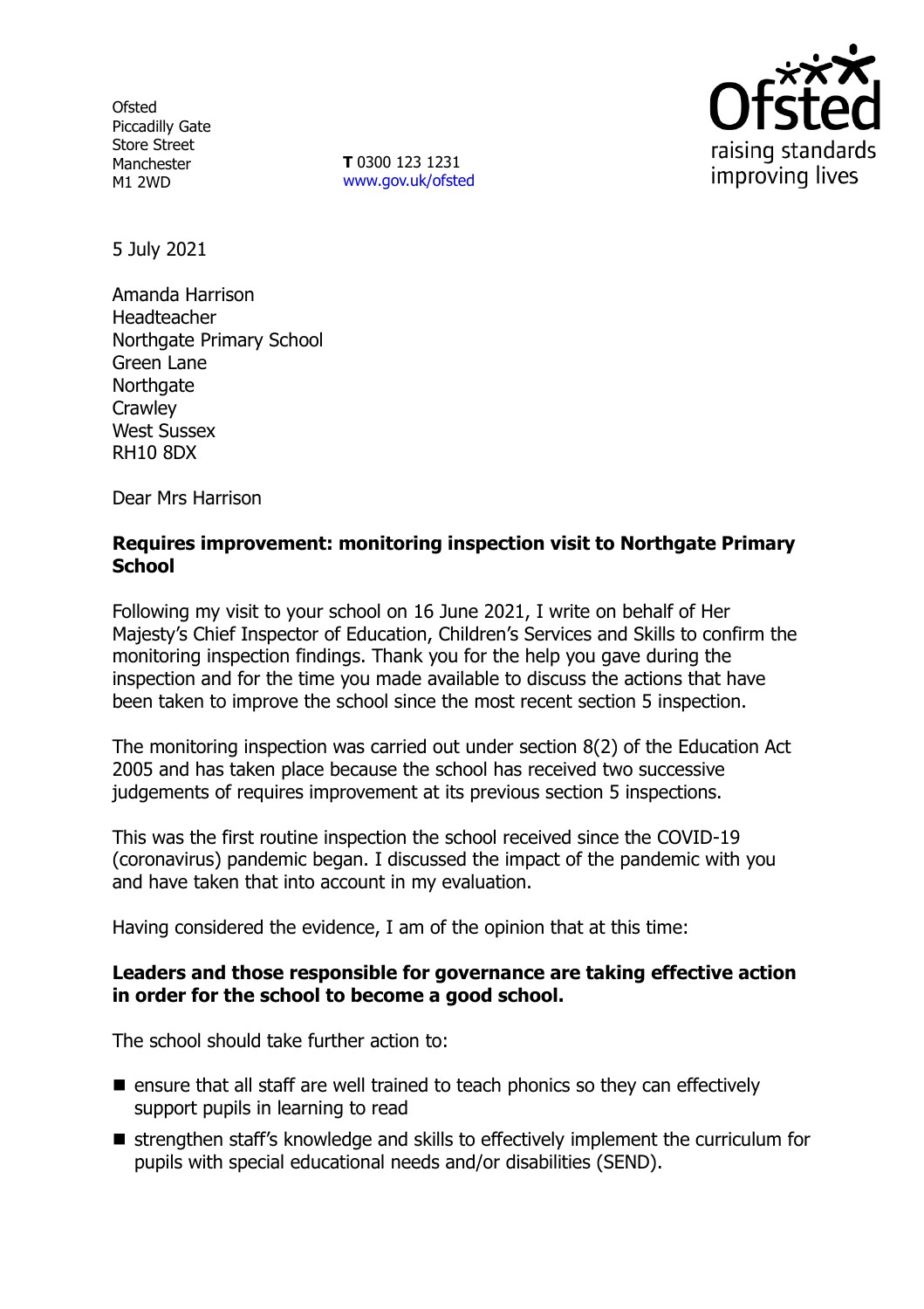

# **Context**

The new headteacher and deputy headteacher joined the school in September 2020. A special educational needs coordinator (SENCo) was appointed internally and took up post in January 2021. New members of the governing body have joined since the last section 5 inspection. This is the first year that the school has three classes in each year group.

COVID-19 has further impacted upon the school this summer term. Two classes had to close for a few days just before the May half-term break. During this time, pupils learned remotely.

### **Main findings**

Since you started as headteacher, you have galvanised your team to bring about change and carefully reorganised the leadership team to support your plans. Parents, staff and governors appreciate the much-needed changes you are making. You know there is still much work to do.

Subject leaders show a greater insight in their work to design an ambitious curriculum. For example, in science knowledge is well sequenced from early years to Year 6. The science team has adapted plans appropriately to take into account gaps in pupils' knowledge that have come about because of the pandemic. Most subjects are well planned. You are finalising the planning in history and languages.

You are making sure that teachers develop their subject knowledge, and this is helping them deliver the curriculum more effectively. Teachers are thinking more about how they can provide regular opportunities for pupils to recall previous knowledge. Their assessments of pupils' learning are more accurate. You recognise that this remains work in progress.

You are starting to raise staff's expectations for what pupils with SEND can achieve. This group of pupils are not supported well enough with their learning in the classroom. Additional catch-up sessions are not working well because the work set is not closely linked to what has been taught in class. As a result, the gap is widening for some of these pupils.

You have transformed the culture of reading. The English team has made great headway in connecting the reading and writing curriculum. The new library exemplifies and celebrates this work. Teachers are using high-quality and diverse books to enhance the quality of pupils' writing. They have been successful in encouraging pupils to take more pride in the presentation of their work.

The pandemic has delayed the planned face-to-face phonics training for all staff. You have organised this to happen next term, but currently the teaching of phonics is inconsistent. Staff are not providing the right support for those pupils who need